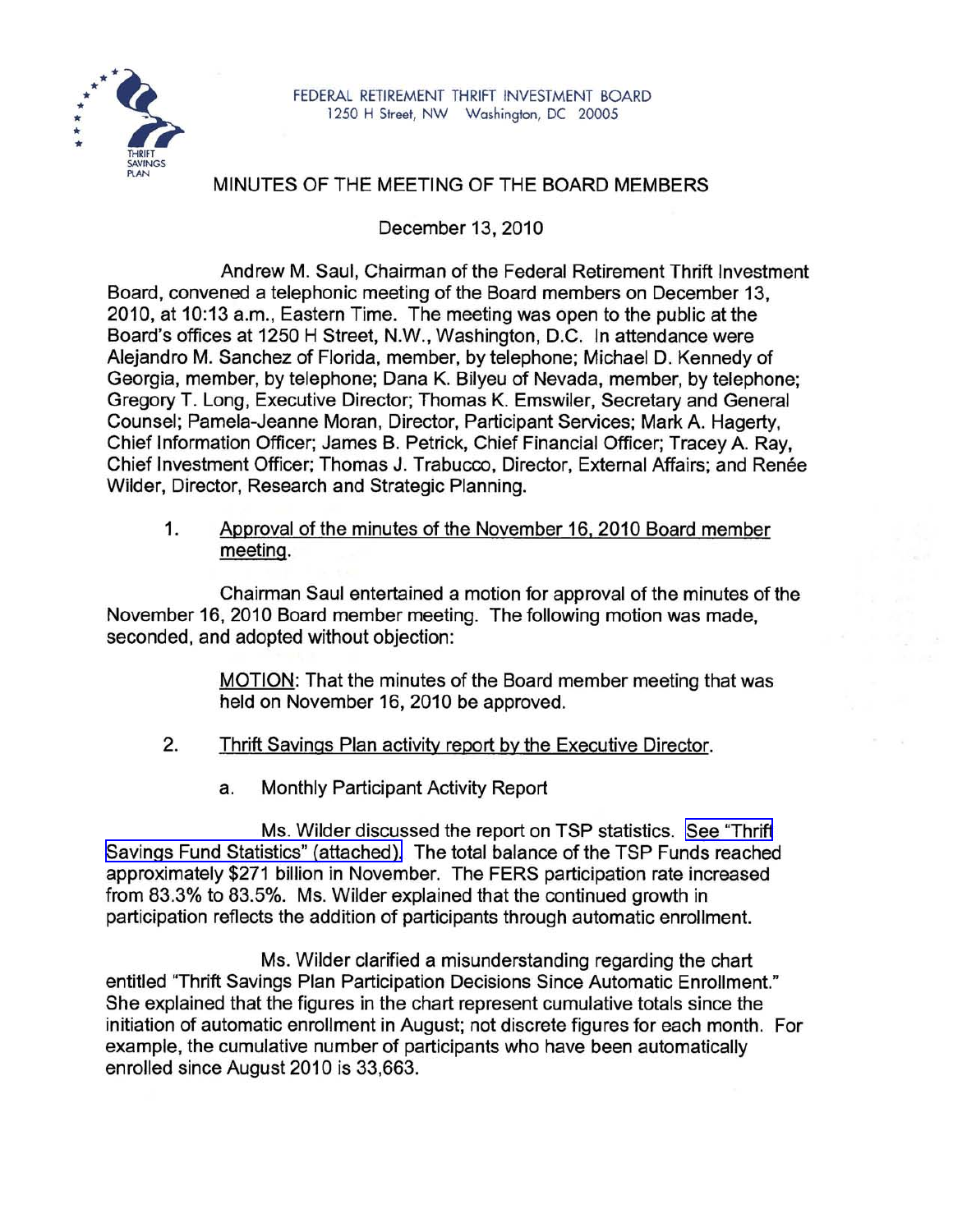Chairman Saul and Mr. Sanchez expressed concern that the chart is difficult to interpret. The Board members asked the Agency staff to explore alternative ways to present automatic enrollment data to the Board.

b. Monthly Investment Performance Report

Ms. Ray reviewed the December 3, 2010 memorandum, entitled "November 2010 [Performance](http://www.frtib.gov/pdf/minutes/MM-2010Dec-Att2.pdf) Review" (attached). All of the funds have closely tracked their indices for the year. However, there is some tracking error in the F Fund and S Fund year-to-date due to the optimization process. There is also some tracking error in the I Fund because the indexes are reported with dividends after tax and the TSP does not pay tax on dividends.

The G Fund rate rose from 2.13 percent to 2.38 percent in December. Ms. Ray expects to see the G Fund rate rise further in January because, the 10 year T-note and 30 year T-bond rates have increased since the end of November.

The F Fund fell approximately half a percent in November because of rising interest rates. The I Fund fell 4.8 percent. All of the equity funds are up over 5% so far in December. The S Fund has been the strongest fund yearto-date.

Despite growth in the overall participation rate, the number of participants with L Fund balances dropped from 101,527 to 96,206 during November. Many participants are transferring money from the L 2010 Fund in anticipation of 2010 retirement at the end of the year.

c. Legislative Report

Mr. Trabucco had nothing new to report on TSP legislation. Mr. Kennedy asked Mr. Trabucco whether the new Speaker of the House will be a proponent of the Agency's legislation. Mr. Trabucco explained that the Agency's legislative proposals have historically been uncontroversial as policy matters. Opposition to the Agency's legislative proposals is more often cost-related rather than policy-related.

Mr. Sanchez suggested that the Board members meet with the chairs of the Congressional committees and subcommittees that have jurisdiction over the Agency's affairs. Chairman Saul concurred and suggested that the Board meet with Congressman Edolphus Towns and Congressman Darrell Issa who are on the House Committee on Oversight and Government Reform.